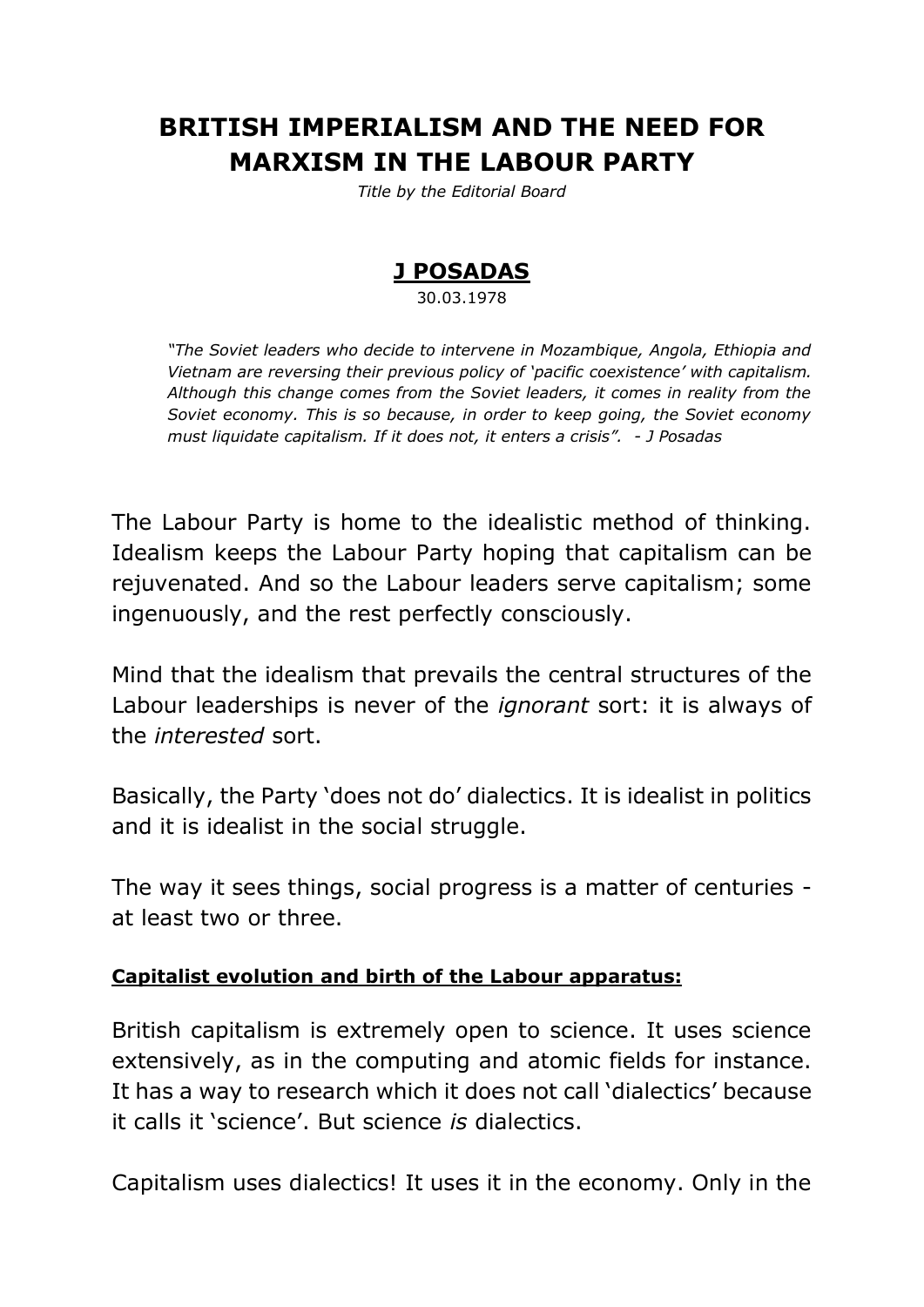economy. And in the economy, it uses it only if it turns out a profit. When it comes to politics, capitalism has no use for dialectics at all.

On the economic and political planes, the capitalists have become weak to the point of impotence. But the weaker they are, the grandest does their idealism become. They do not remember – and indeed they cannot remember – that humanity already knows how to make Workers States.

Note how, up to now, all the victorious revolutions have been in economically backward countries. (Note that we say '*economically* backward' and not 'backward'). Victorious revolutions happen there, but it did not have to be like this. The historic conditions have made it like this.

Since 1917, hardly 61 years ago (from 1978) the world changed completely, irreversibly. Even the way to look at the future changed. What happened? This happened: The most economically backward countries became the most advanced!

The Labour leaders do not entirely deny this, but they rationalise this transformation by saying that socialist revolutions are for others, the likes of the USSR, China, Vietnam, Angola, Mozambique. Poor countries. Things like that don't happen in places like Britain. We are rich in Britain. And we have the Queen.

The Labour Party has roots more than 160 years old, if you consider the movements that prepared the ground for its formation, like the Chartists *1* , the *Fabians*<sup>2</sup> and others. The roots

-

<sup>1</sup> The long line of (Quakers) Binns' Family led to George Binns (1815-1847) and the **National Charter Association** (1841).

<sup>2</sup> In 1884, the **Fabians** included Reformers and Intellectual & Socialist tendencies. Bernard Shaw, H E Wells, J M Keynes and Bertrand Russell supported organisations that helped create the Labour Party in 1900. Edward Pease (1857-1955) was once Secretary of the Fabians. Member of the ILP in 1900, he served on the EC of the *Labour Representation Committee* for 14 years.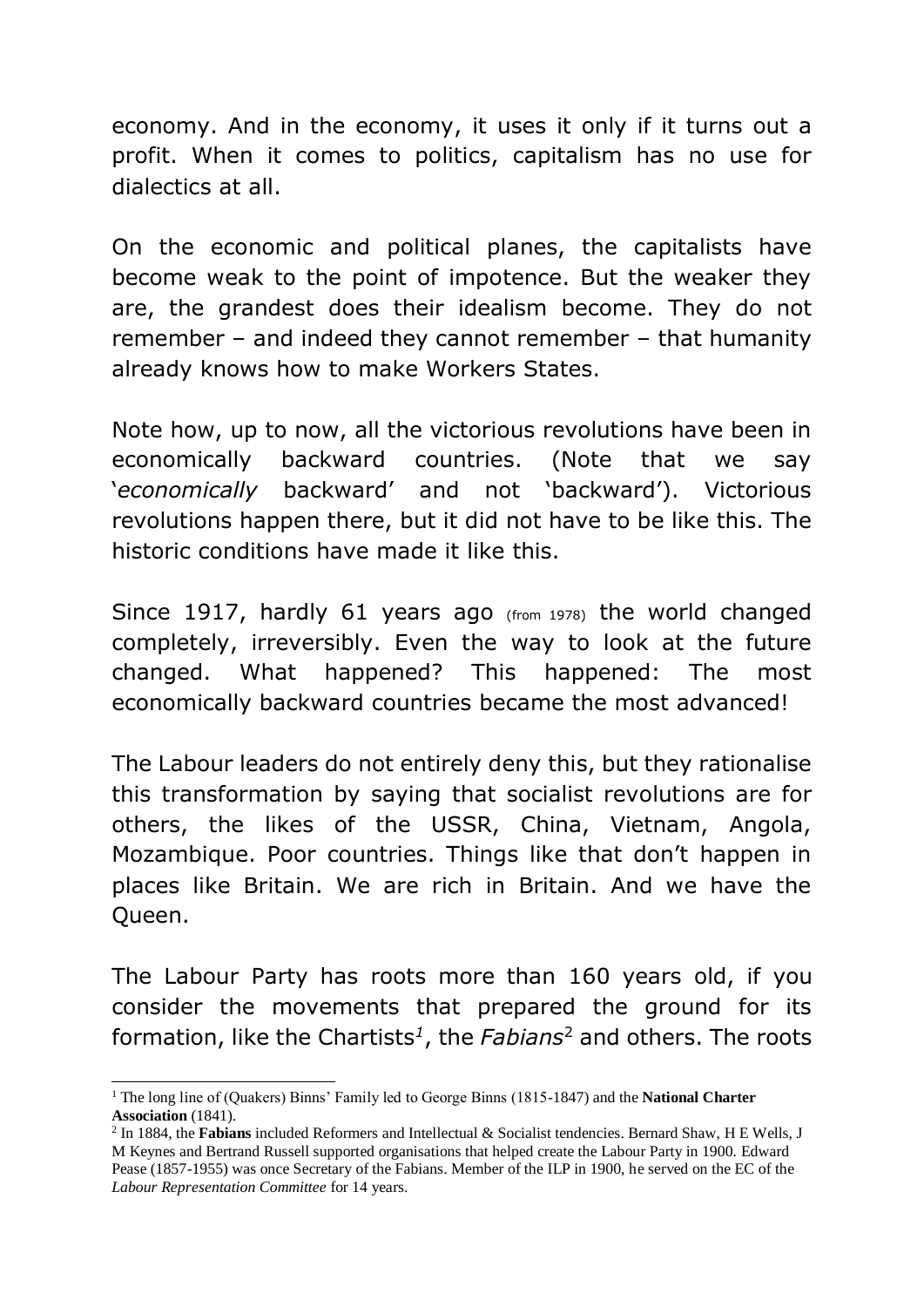of the modern Labour Party were shaped by the process that brought British capitalism to full development, and the working class having to fight every inch of the way for wages and conditions.

British imperialism was the first, and the biggest economic empire of capitalism. It developed through the military, through conquest of territories, through the creation of bourgeois administrations in distant lands. This affected not only specific countries, but groups of countries, incorporating them, assimilating them.

It was not the intention of British imperialism to go about the world to crush populations. It was resolute in one thing however: it would not let those populations create independent bourgeoisies. In the distant lands, it would encourage the production of raw materials and some accessory industries as part of its lucrative investments.

When it comes to understanding the strength of the Labour Party's apparatus, the origins of the economic development of Britain cannot be underestimated. Back at home, the world power and prestige of Britain were central to the support which the petit bourgeoisie gave to British imperialism. The idealist way of thinking evolved in this process, at the heart of it. It shaped the Labour Party. It shaped it so deeply that Labour became quite impervious to dialectical materialism.

British imperialism realised its economic potential very much in advance of its competitors. This gave it a chance to build a structure of workers' aristocracy in Britain, and a particularly strong one at that. Not only there arose layers of well-paid and well-treated workers, but these gained access to important social functions. Behind these, many others could follow and join the ranks of the petit bourgeoisie. This developed a solid petit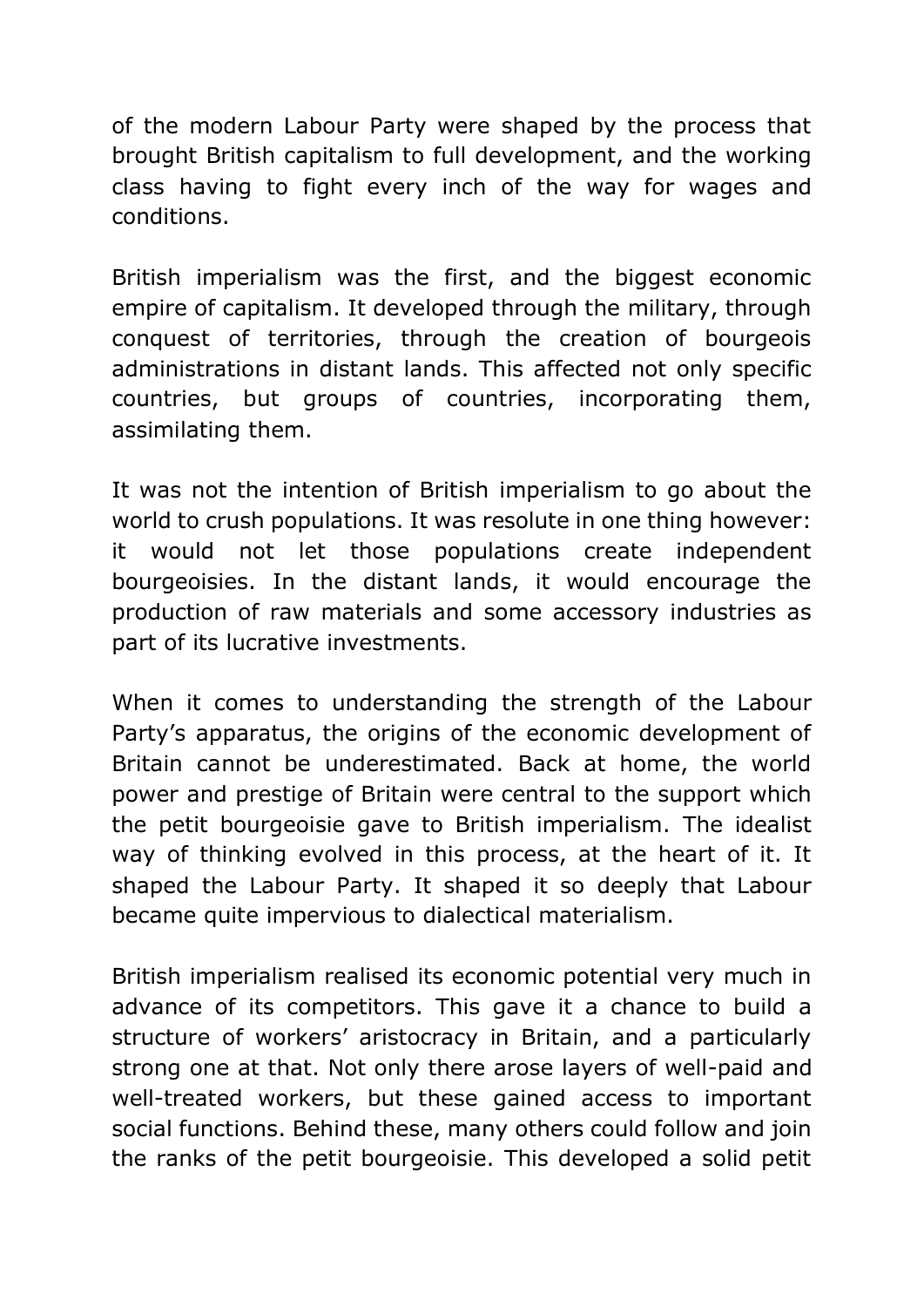bourgeois layer. That layer became the backbone of, and the social support for British imperialism.

## **The rise of Stalinism strengthened this:**

Colonial expansion and its huge revenues favoured the formation of another special layer - in the Trade Unions this time. As this layer developed, it sprouted a structure that operated then, and still does, through the perpetuation of leaders who impose themselves from above. This structure learnt to behave as if it were a bourgeois class. It did this by imposing the top leaders, a method it still uses today.

Such are the Trade Union bureaucrats. They work like a class, a conscious class. They push up their selected cadres into Unions' positions, and through these, they take all the decisions. What choice have the workers but to accept? The bureaucrats do not need to blindfold the workers. All they need to do is stop the workers organising from below.

When someone like Stalin appeared in the USSR, it was like heavens' mana falling from the sky. The bureaucrats felt that their way of doing things was vindicated. Stalin made them feel supported and justified. They felt confirmed in their roles.

#### **Bureaucracy means alliance with capitalism:**

-

'Stalin' means 'reformist policy', but reformist policy means alliance with the owners' class, alliance with capitalism. Stalin forced the USSR to side with capitalism against the world revolution, hence against the extension of the Russian Revolution $3$  in the world.

<sup>&</sup>lt;sup>3</sup> Stalin intervened directly against Mao in China, against Tito in Yugoslavia, against all the left-wing Communists of the world, against the 1926 General Strike in Britain, against the Revolution in Spain in 1936, etc. Editorial.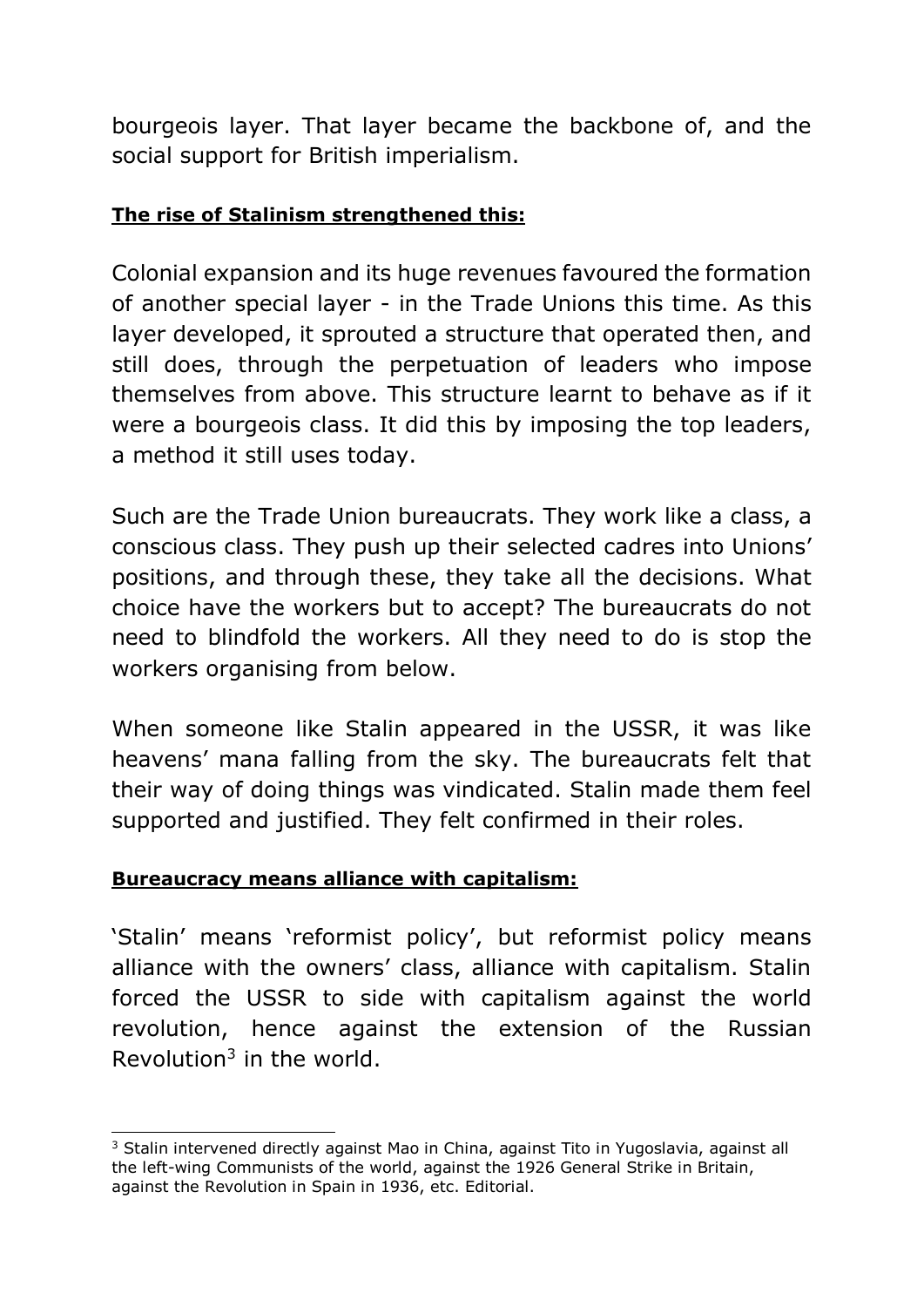'Stalinism' does not mean prisons, 'no liberty' and the persecution of opponents: those aspects characterise any bureaucracy. Stalinism means 'alliance with capitalism'.

As a conception, 'Stalinism' rose out of the ruling bureaucratic layers of the USSR after 1924. It stopped the USSR spearheading the world revolution. It stopped the USSR spearheading the extension of the world revolution therefore, and it made the USSR serve own bureaucratic interests<sup>4</sup> instead. In this resides its alliance with capitalism, and it lasted many years. Back in Britain, the Labour and Trade Union bureaucracy felt backed-up, justified and vindicated against the working class. This worked hugely against the British workers. It increased the pressure on the workers to keep down.

In 1926, Stalin and the Soviet bureaucracy intervened in Britain directly<sup>5</sup> to help the bureaucracy of the  $TUC<sup>6</sup>$  defeat the General Strike. That strike came close to the struggle for power because all the conditions were in place. Stalin's imbecilic policies rescued the Labour and Trade Union bureaucracy, the latter being therefore allowed to survive. The defeat of the British General Strike granted the workers' bureaucracy another lease of life in Britain.

Although the Trade Union and Labour bureaucracy recovered, they did not do so through their own ability. Only through our lack of leadership. The lack of working class leadership. The lack of working class leadership was not just in Britain, it was in the USSR. The working class' bureaucracy does not win through qualities of its own. It wins as long as the workers can be kept down.

-

<sup>&</sup>lt;sup>4</sup> This is the long and the large of the policy of 'Socialism in one country'. Edit.

<sup>5</sup> Read *Trotsky on Britain*: On the **Anglo-Russian committee** particularly. Edit.

<sup>6</sup> **TUC**: Trade Union Congress. Then recently formed, in 1926! Headed by Fred Bramley and Walter Citrine.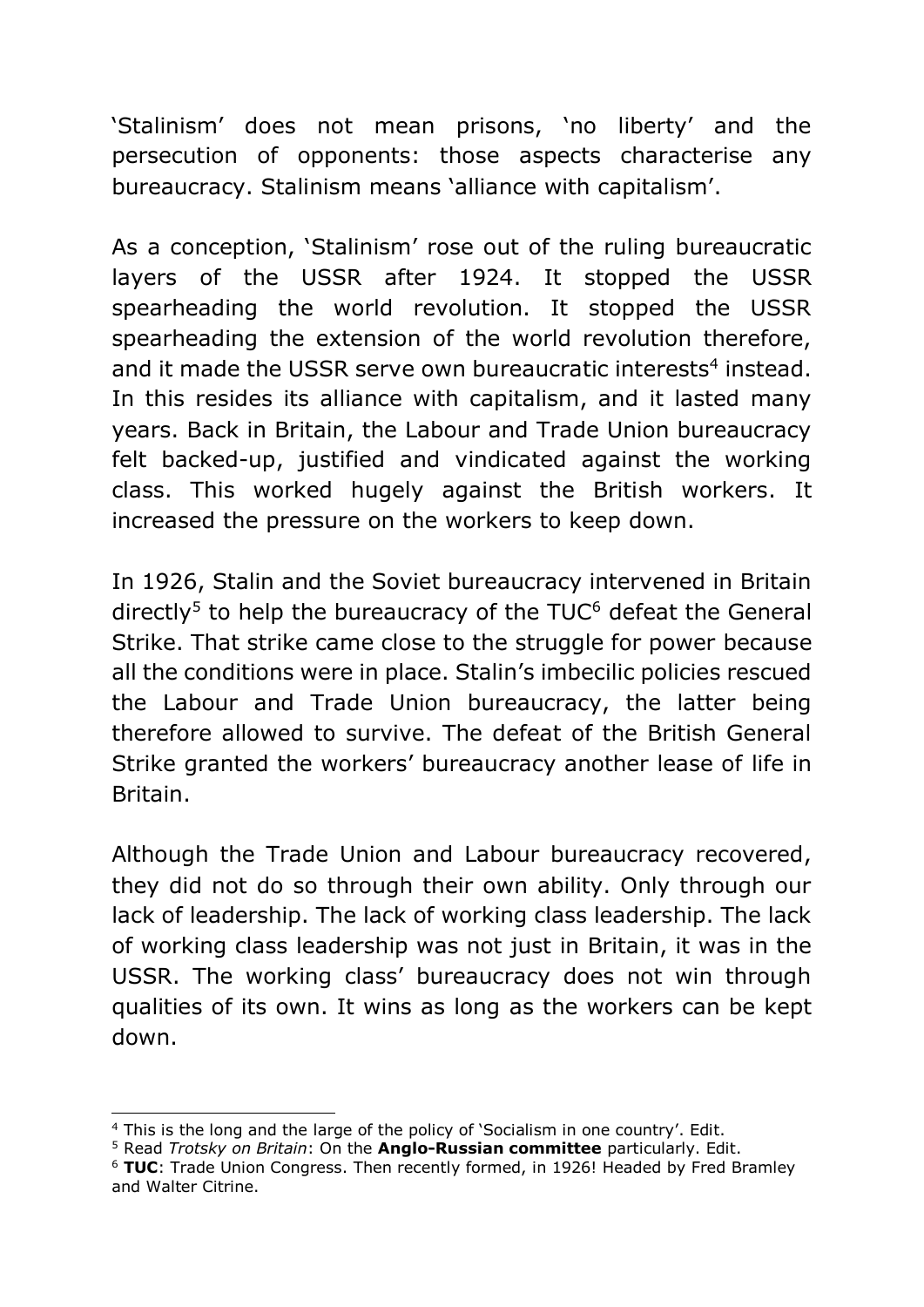As time passed, particular events and the last two World Wars turned the world upside down. They did weaken the bureaucracy in the Labour Party and the Trade Unions. Proof is 1948 when the Labour Party bureaucracy was weakest and facing strong opponents. If it continued after that, it is due to world circumstances where Stalinism stayed at the core of international relations. At that point once again, Stalinism helped to keep the Labour Party's bureaucracy in place.

Nowhere in the world is there a workers' bureaucracy that has reached prominence through its own capabilities. Nowhere! Where you have bureaucracy, it is because no-one is removing it. In Britain or anywhere. This is how, in Britain, the bureaucracy of the workers' movement has kept going until now.

#### **Bureaucracy uses power like capitalism does:**

Bureaucratic and capitalist functioning have resembling traits, particularly at the level of power. Power often passes from 'father to son' in both cases, 'to be kept in the family'. Bureaucracy is a cleavage of material interests and capitalist interests that clinging to each other for fear of being overthrown. This is observable as much in capitalism as in working class' organisations or in the bureaucracies of the Workers States.

There never was in history a bureaucratic structure stronger than that of Stalin. Between 1924 and 1937, Stalin drew strength from the retreat of the world revolution. Then, he drew strength from the decapitation of the world revolutionary movement which he carried out himself. In 1926, as we have seen, he gave direct and open support to the Trade Union bureaucracy in Britain (the TUC). His stance towards capitalism gave energy to bureaucracy everywhere, particularly in the North American Trade Unions.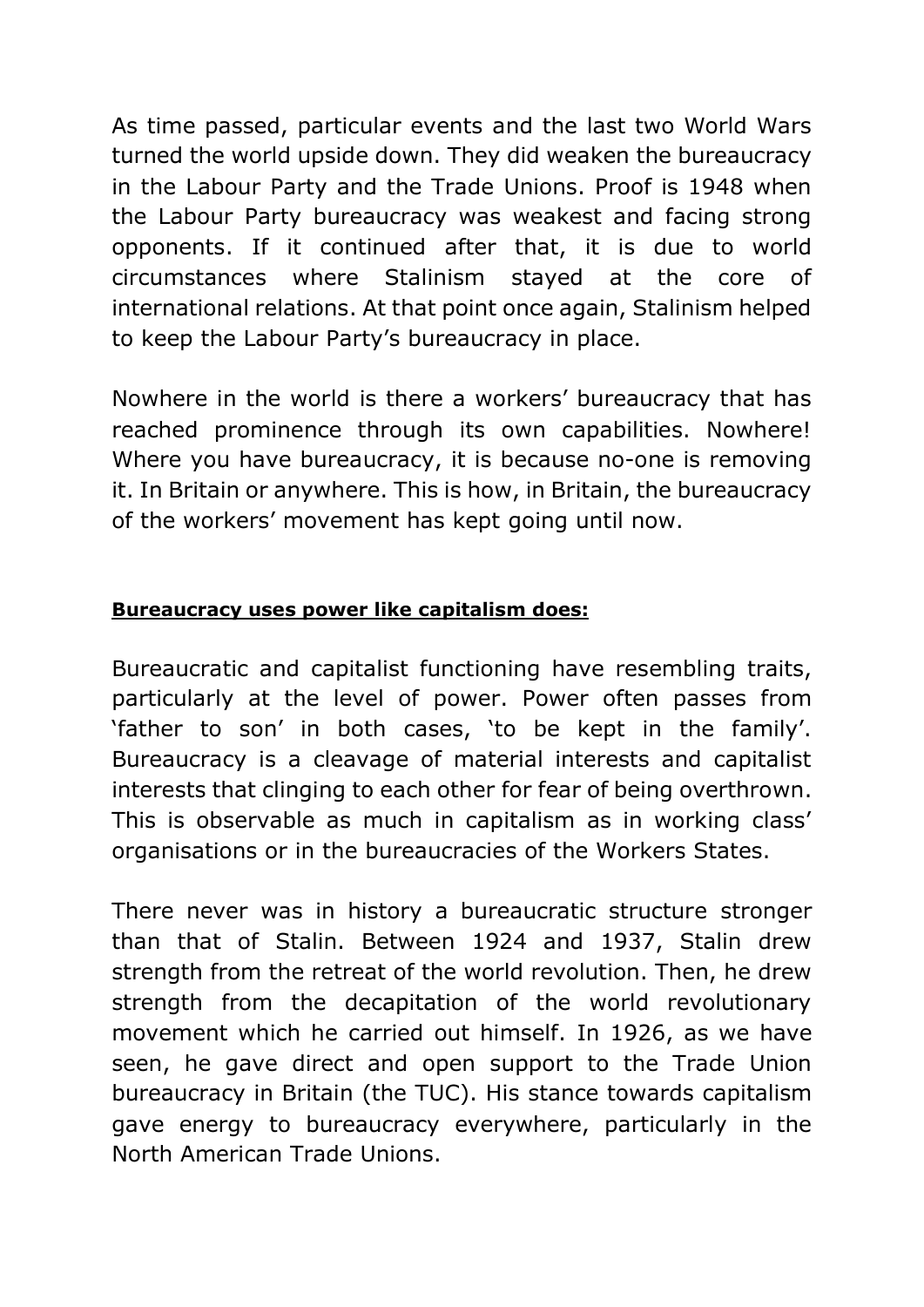## **With Popular Fronts in France and Spain, the tide of revolution returned:**

In the workers' organisations of the United States and Britain, the years of world revolutionary reflux (1924-1937) had allowed Stalin's policies to tip the balance in favour of bureaucracy and against the working class.

However, the tide of world revolution had stopped ebbing as early as 1936. As if to give a loud and decisive demonstration of this, the Popular Front was victorious in Spain. That was the time of fascism's full ascendency. On that same date of January 1936, Cárdenas<sup>7</sup> was welcoming Trotsky in Mexico. In this action, Cárdenas was not inspired by any particular revolution in Latin America. He was inspired by the world. The tide of world revolution was returning.

In May 1936, another Popular Front was preparing for victory in France. It had reformist policies, but the working class was regaining confidence. The Front was accompanied by a General Strike (May-June 1936) which astonished the bourgeois class and the Socialist leaders - by its vigour and completeness. A total strike. It transformed the country. It shook the capitalist system. The less well-off workers, the least politicised or militant Trade Unions were those who started the strike. They were then followed by others and the massive movement eventually reached the vanguard sectors. These were then swept off their feet and hoisted into the leadership.

The General Strike in France won its demands in June. Its victory proclaimed to the world that the masses were ready. That the masses wanted change and social transformation. In Paris, police turned up in ten large coaches to arrest some 1,000

<sup>-</sup><sup>7</sup> **Lázaro Cárdenas** (1895-1970), army general in the Mexican Revolution. President of Mexico 1934-1940.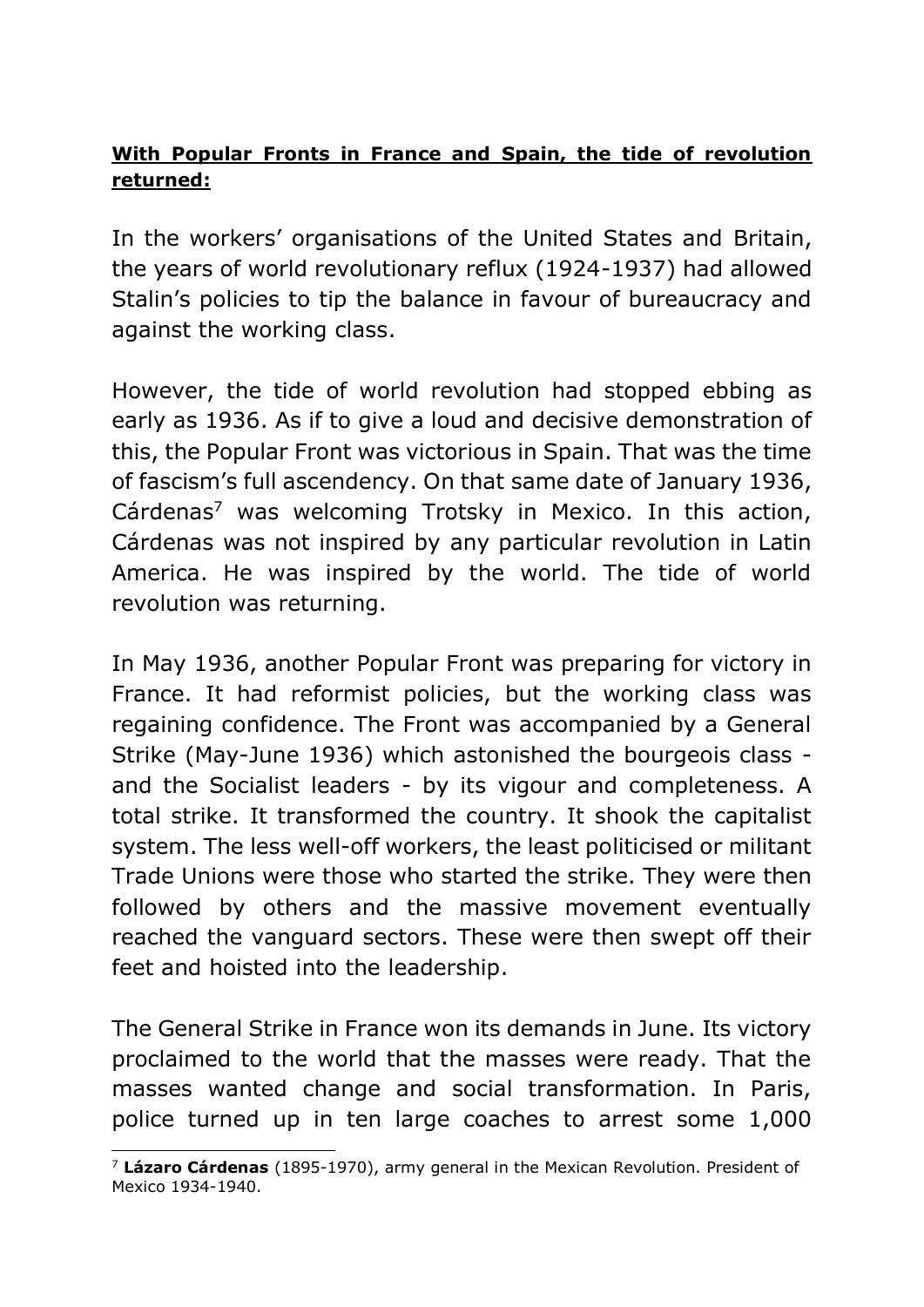workers. A demonstration formed around the 10 police coaches full of arrested workers. It stormed the coaches, freed the workers and burned down the coaches. Over there, somewhere, Stalin declared himself scandalised…

In Spain, the Popular Front had been in place since January. Civil war started in July, and it would last until 1939.

Those Popular Fronts had reformist illusions, certainly. Their aim was not to confront capitalism but to have capitalism better administered. Because this outlook was feeble, it failed to attract the petit bourgeoisie. In Spain and France, the petit bourgeoisie was favourable to the Popular Fronts; but it supported the Fronts electorally and not socially. When the bugle of social transformation sounded, the leaders of the Popular Fronts showed that they were unprepared; and that they had not prepared others. Last minute appeals did not suffice. Support for this kind of thing must be built beforehand.

Those Popular Fronts enjoyed big electoral majorities. As they had left the masses socially unorganised, imperialism decided to have Spain invaded. The Franco leadership did not do all the counter-revolution by itself! World imperialism backed it up. It organised the invasion of Spain via the Nazis of Germany and the fascists of Italy. Had Franco been left to fend alone, he would have been destroyed in one week. It was world capitalism that assured Franco's victory, aided in this matter by the French Socialist Party which refused to mobilise France in support the Spanish Revolution - an act that forced Spain to fight all by itself.

## **Now it was failure in Spain that reinforced Labour's alliance with capitalism:**

Buoyed by the revolutionary failures in France and Spain, the Labour bureaucracy in Britain nestled deeper down in its apparatus; just as Stalin had done in the USSR. Everything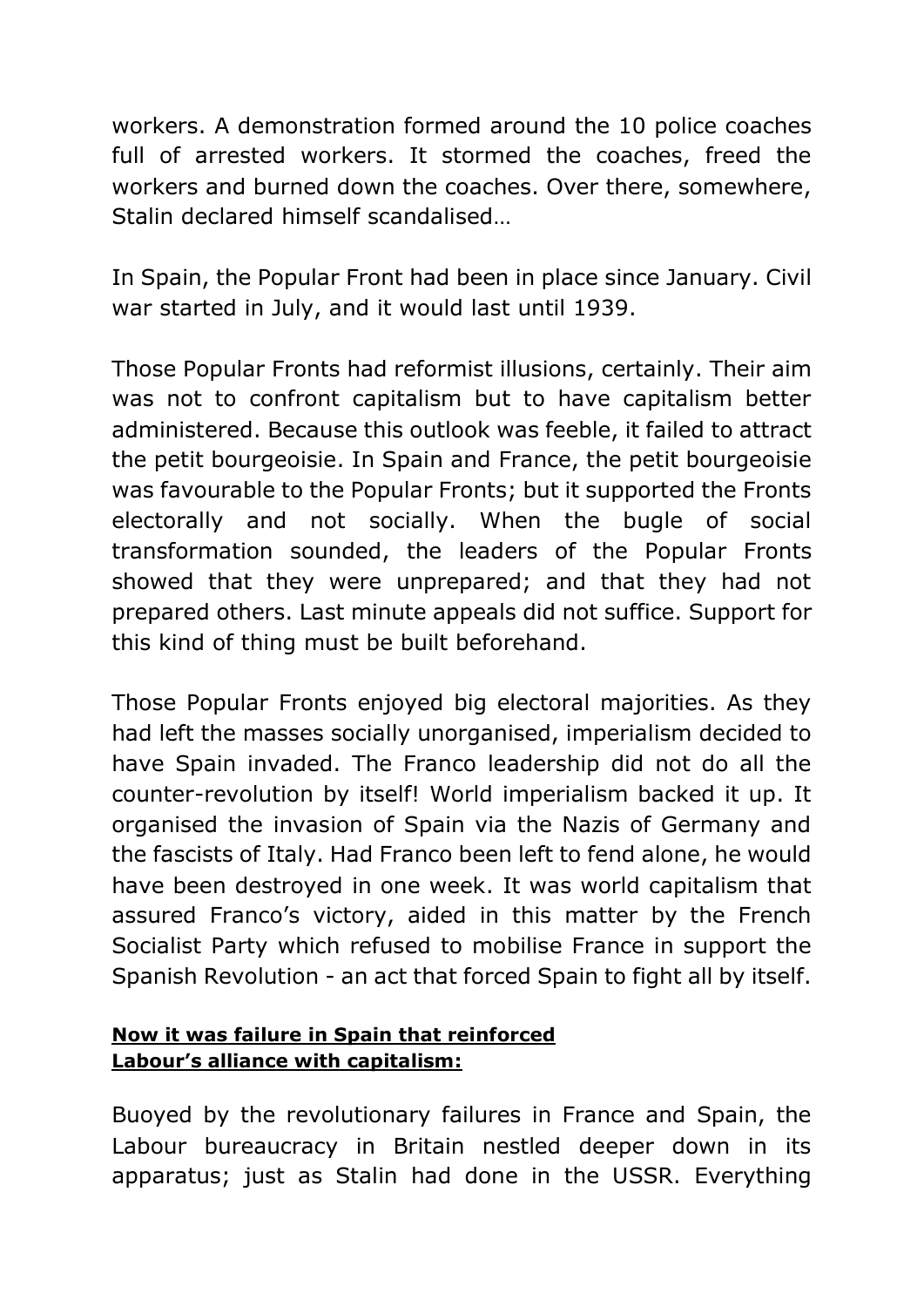considered, the Labour Party's apparatus is not very different from Stalin's. Like Stalin, its overriding concern is to ensure that no debate or resolution contradicts it. Like Stalin, it will not let any workers' initiative threaten its alliance with capitalism.

This does not stop the fact that the Spanish civil war (1936-1939) provided the conditions for revolutionary upheavals throughout Europe. Where is the proof of this? Here it is: 180,000 volunteers from all over the world went to fight in Spain. Testifying to the reanimation of world revolution. It proved also that the retreat between 1924 and 1936 had not been complete. It had not been written in stone that Spain was going to be defeated. The 180,000 volunteers had not believed this.

In 1939, the defeat in Spain gave to the apparatus of the Labour Party a new reason to think that its policy of alliance with capitalism was unbeatable. As time passed, the Labour apparatus drew its strength from the limitations of the world Socialist and Communist parties, their submission to capitalism, their policies of alliance with capitalism above all.

In the 1930's, the British economy was still resting on a strong structure. The latter was the result of the British empire – a mighty empire that been the first of its kind to spread over the world. It had conquered and dominated entire countries. It had integrated them in such a way that the Commonwealth, for instance, had become a world of its own.

#### **Bureaucracy rests on the absence of proletarian leadership:**

The success of British imperialism was helped by its very early development. This gave it the freedom to create colonies and big bourgeois layers on every continent and before anyone else. This is how the bourgeoisies of India and Ceylon came about, along with others in Africa and Asia. These saw themselves as Britain's natural allies, and it was in Britain's interests to keep them as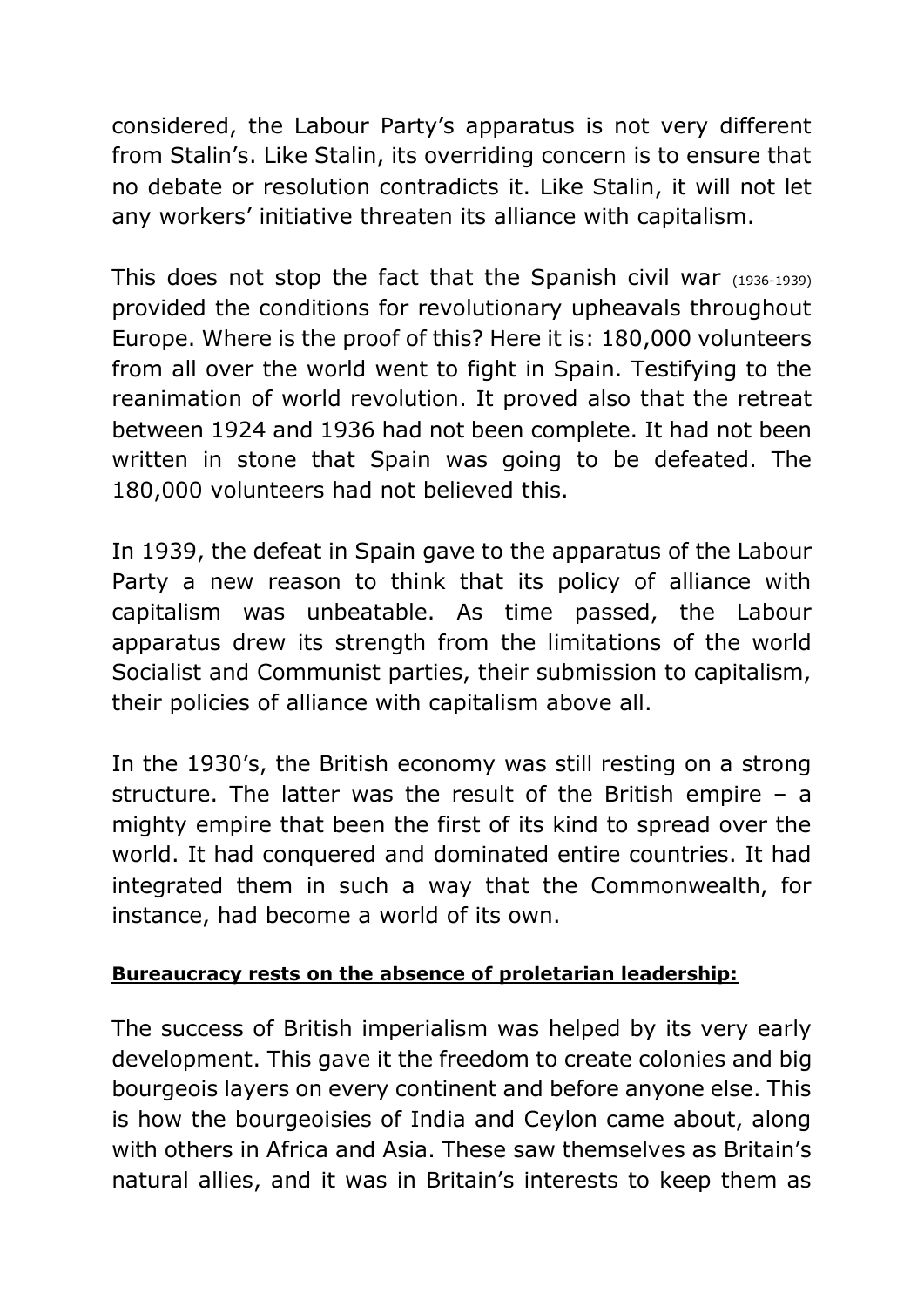such.

It is very largely on this basis that the imperialist function of Britain helped to establish, shape and fortify the bureaucratic structures in the Trade Unions.

Today (1978), Japan, Britain, North America, France and Germany are the five strongest capitalist countries in the world. There have been revolutionary processes in all of them in the past, but those in Britain and North America have tended to be more constrained than elsewhere. The historic explanation for this is the huge weight of their Trade Union bureaucracies, compounded by the particular effect of Stalin upon these.

Germany has seen much greater revolutionary upheavals than Britain for instance. This said, it is still the German Social Democratic Party (SDP) that crushed the 1918 German Revolution. The SDP defeated the German Revolution and surrendered Germany to capitalism. This delivered a body blow to the prospect of revolution in Europe, but the proletariat was not smashed. It was soon Britain's turn to have a Revolutionary General Strike.

When the British proletariat took central stage in Europe in 1926, its General Strike was about power. The proletariat rose to take the lead in society. It showed to the world that it had not been waiting passively for years under its cloak of bureaucracy. The General Strike in Britain did not succeed because its basic requirement had been destroyed: Leadership, programme and policy. Stalin had just been at work trying to destroy it.

#### **Mind that bureaucratic power is not the same as capitalist power:**

The only true leadership in history was that of Lenin. After him, no other. And none was allowed to develop either. So much so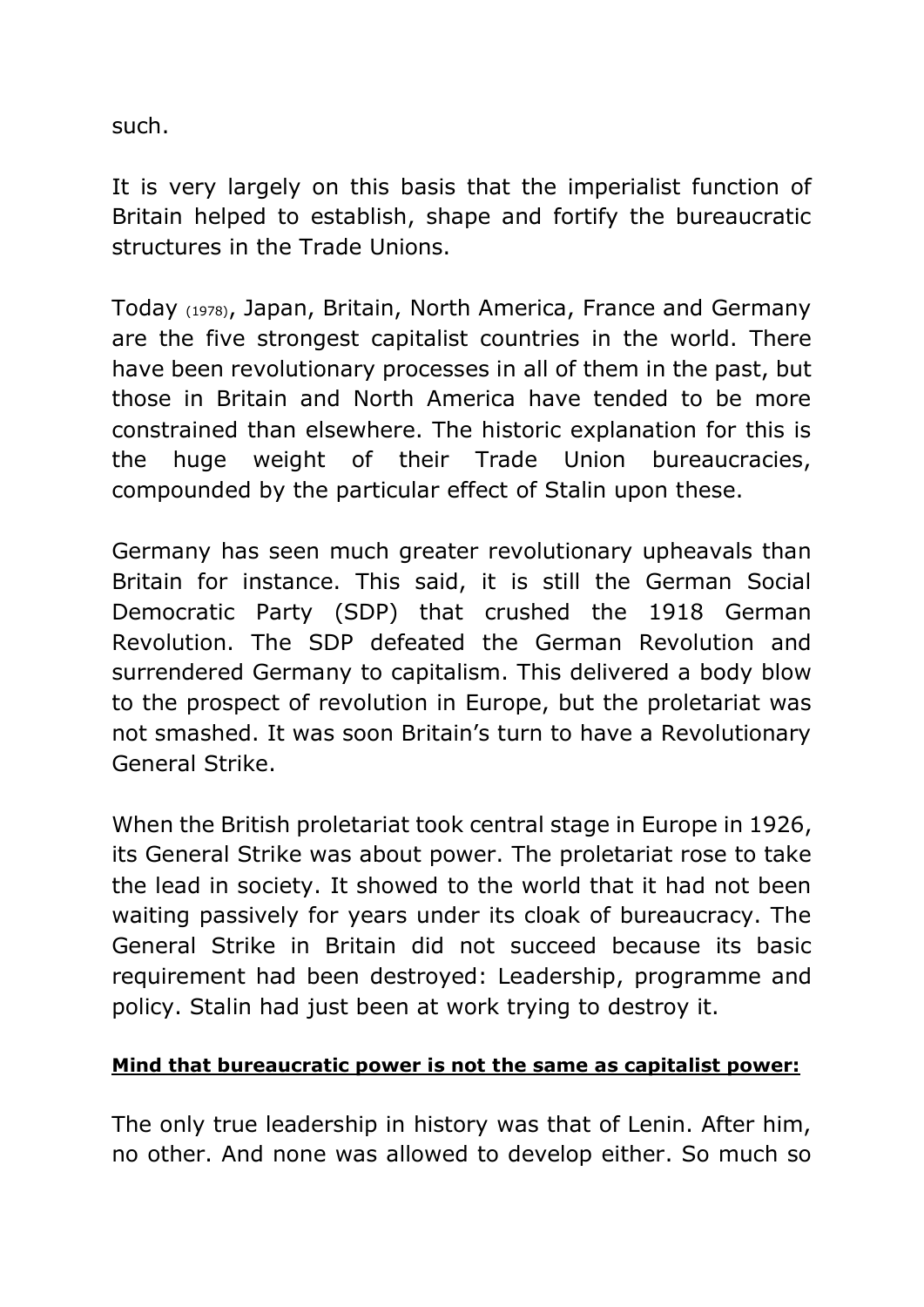that the proletariat and the petit bourgeoisie in Britain, who had become politicised in the Second World War, did not make the necessary experiences. They were not allowed to accumulate the forces and build the traditions that would have served them well in 1948, when they could have gone further yet than they did.

The 'Stalinian conception' is a way of thinking and a thought structure, but what does it look like in practice? In practice, it is anti-revolutionary, counter-revolutionary and full of mystical notions. Closer inspection however soon reveals that these mystical notions are never too distant from guarded powerbases. Social Democracy behaves similarly, and this applies well to Social Democracy in Britain.

The power that Social Democracy enjoys and the power that Stalin grabbed for himself never came from any feats of their own. Neither Social Democracy nor Stalin ever won their positions through having defeated Revolution in a fight. Power fell into their laps, that is all. They came to prominence through the absence of leadership. The absence of leadership gave them the stage.

Lenin was the only 'leadership' in history that deserves the name. There came no other afterwards. As a result, the proletariat and the progressive petit bourgeoisie that had developed in Britain during WW2 found themselves insufficiently guided for the experiences they were making. This allowed the *capitalist apparatus* of the Labour Party, along with the *bureaucratic apparatus* of the Labour Party, and their allies in the Trade Unions, to leave State power in the hands of capitalism.

#### **Marxism is 'science' applied to society:**

Neither the Labour leaders nor the Communist parties have accepted, or accept, the dialectical method of thinking. They use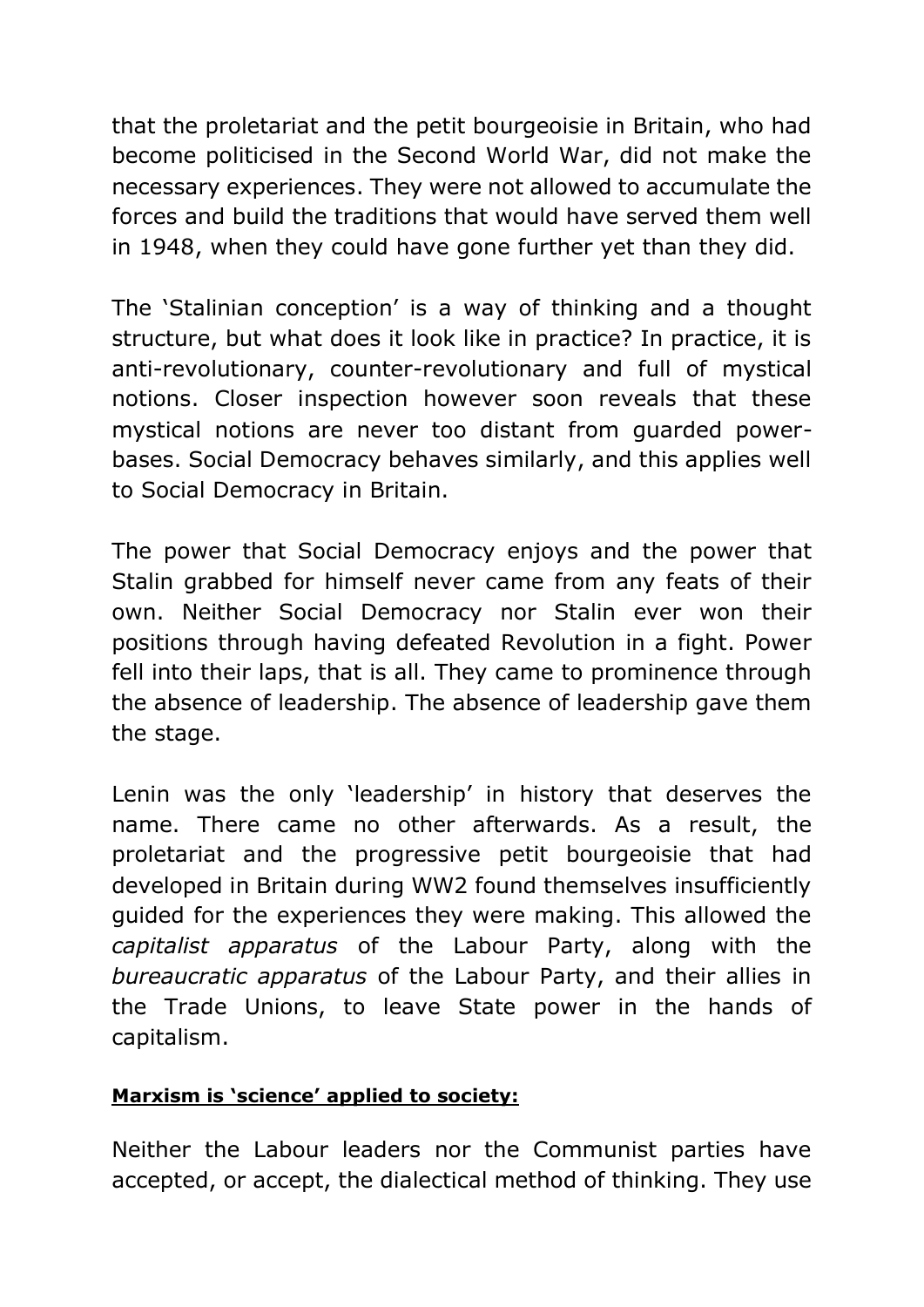dialectics in secondary matters, but not in the matter of where the economy is going. They use shreds of dialectics in the field of the social struggles, and they do not use any of it to analyse British imperialism. And in all matters where a social characterisation is required, they remain stubbornly antidialectical<sup>8</sup>.

After Lenin's death, the preoccupation for dialectical materialism vanished from the world Communist movement. Marxism was dropped and replaced by a caricature of it. This is why one of the gurus of this farce, Eugen Varga<sup>9</sup>, understood nothing at all. The most that he did was to copy down Stalin's words, by far the safest option for him.

After Lenin, the continuity of Marxist thought was broken. What an enormous lack of tradition there is now in the use of its method! The world proletarian vanguard hardly hears about Marxism nowadays, and the British working class least of all. From Lenin's death in 1924 and Trotsky's expulsion (from the Political Bureau in 1926 and from the Communist Party in 1927), the Soviet Union regressed and regressed.

It is in the field of Marxism, and its use, that the USSR regressed the most. The effect was to cut off the British working class from the experience of the Russian Revolution, from the experience of Lenin, and from Marxism as a method. In their quests for social progress, the Labour Party and the Trade Unions were left with no example to look up to. The most damaging of all was the absence of guide in how to analyse society scientifically, which is what Marxism is about.

The entire Stalin period has been a tissue of corruption:

-

<sup>8</sup> *The British Road to Socialism* in the the Communist Party of Britain (CPB) idealises the nation. It is no surprise that the general view of most Labour leaders is for the preservation of Britain's 'great role' in the world. Editorial comment.

 $9$  Eugen Varga (1879-1964): Soviet representative in Hungary in 1919.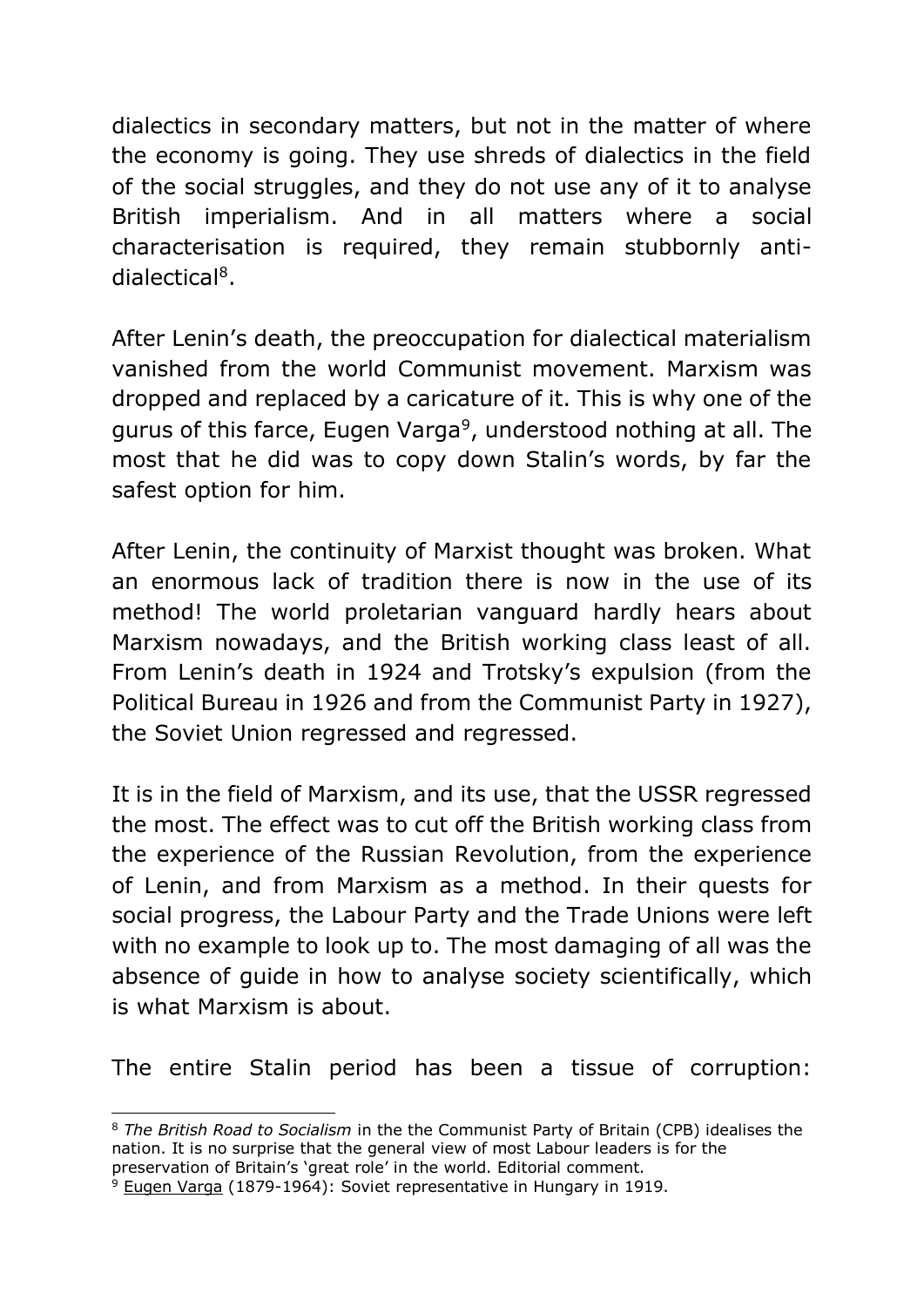corruption of the revolutionary principle, corruption of Marxism, corruption of the socialist objective. What other historic experience was there to remedy this? When Trotsky lived $10$ , the IV International was very small, and still in a world situation of revolutionary reflux.

Trotsky strained every sinew to impart confidence in the Marxist method. He foresaw that the situation was going to improve. His prognoses were not inspired by wishes but by demonstrations based on the use of dialectical materialism. His writings are paragons of analysis and foresight. They show how to interpret and explain. In 1938 he said: "*Within 10 years, millions of revolutionaries will move heavens and Earth*". It turned out to be only seven years, not ten!<sup>11</sup>

In May 1943, Stalin formally liquidated the *Third International* and many Communist parties along with it. In November, he made a Pact with British, US and Japanese imperialism in Teheran. By that time, Stalin's policies were giving free rein to capitalism against the Chinese and Yugoslav Revolutions. Back in Britain, these policies reassured the Labour and Trade Union bureaucracies<sup>12</sup>.

## **'Pluralism' and 'euro-communism' harmed the Labour Party:**

After the Second World War, Stalin's policy of alliance with capitalism left the British proletariat rudderless. This too gave elbow room to the Labour and Trade Union bureaucracies. It stabilised their power, a power they had never fought for, as we explain above. And the result? More of their arrogance towards the working class. More of their disdain towards Marxism. More of their inability to analyse the economy objectively, and more

<sup>-</sup><sup>10</sup> Trotsky founded the **IV International** in 1938. He was assassinated in 1940.

<sup>&</sup>lt;sup>11</sup> It was **even less than seven**  $-5$  years only  $-$  if you consider the "millions that moved heavens and Earth" at Stalingrad in 1943. Editorial.

<sup>&</sup>lt;sup>12</sup> This was very damaging considering how much farther towards Socialism the 1948 Labour government might have gone. Editorial.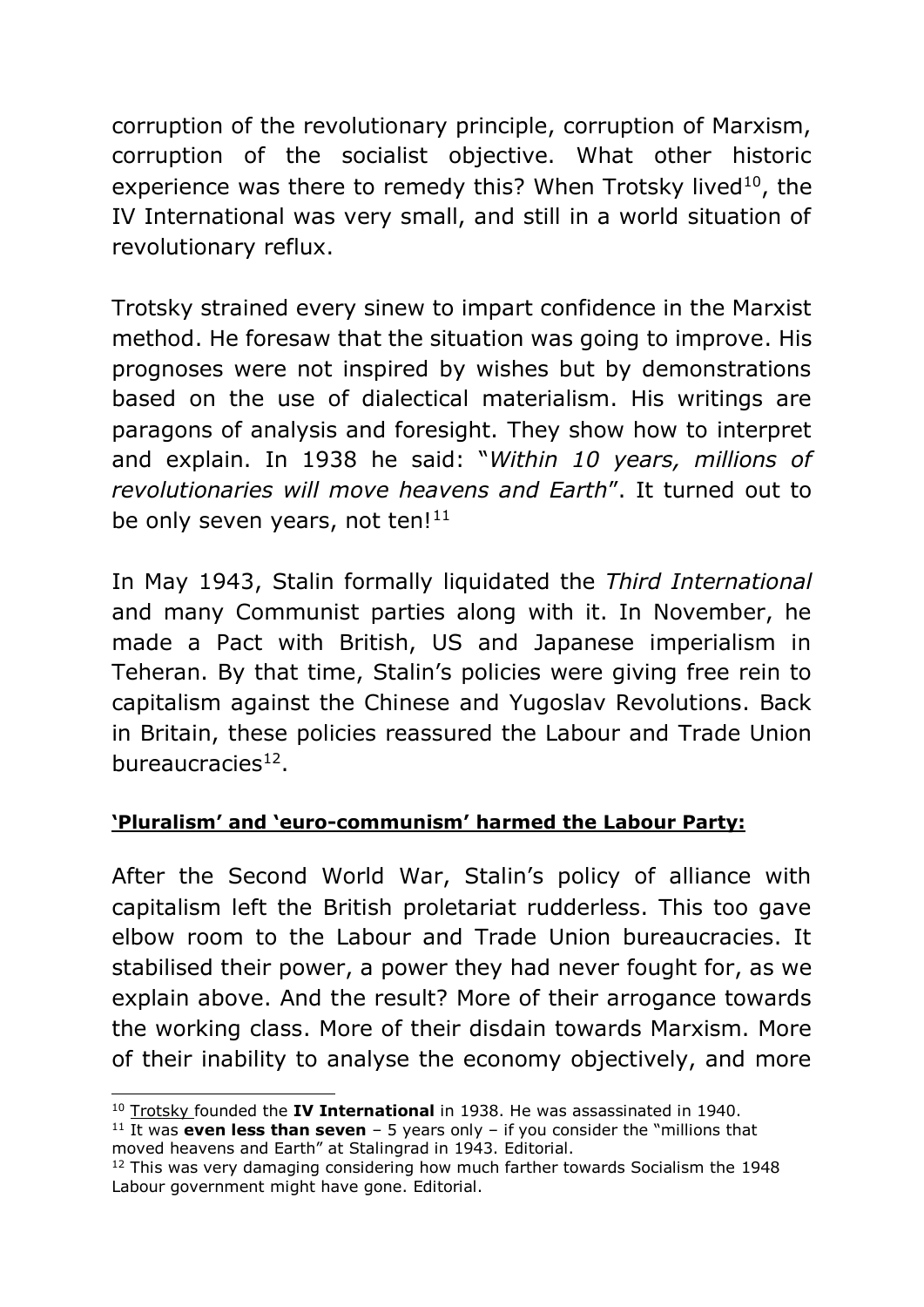of their ill-will towards the Workers States.

This effect of Stalinism in the Labour Party weighed equally heavily in all the Communist parties.

With the rise of Stalin, the continuity of Marxism was broken and Trotsky had only few years left to live. This is how it happened that, apart from ourselves, no organisation dedicated itself to the task of showing to the Labour Party how to analyse scientifically, how to foresee scientifically, and how to reach materialist and dialectical conclusions.

Apart from ourselves, no organisation has done this. No organisation has dedicated itself to showing to Labour how to build its Party. The building of the Labour Party can only be done in light of the dialectical perspectives contained in the processes evolving ahead of us.

To this day (1978) the Communist parties have been backpedalling and retreating. As their views and positions stayed glued to the Stalinian conception, they arrived at the notions of 'pluralism' and 'euro-communism' which they defend now. It does not seem to trouble them that, to get to this point, they had to jettison *the dictatorship of the proletariat* and *proletarian internationalism*.

Imagine the effects of all this on the Labour & Trade Union bureaucracy. The latter too has no time for *the dictatorship of the proletariat* and *proletarian internationalism*. Do not think that it has not understood what this fuss was about. It has! It took it all in. It fed on the cowardice of the Communists, and still does. If feels entirely justified to continue ignoring history and its processes.

The bureaucracy in the British Labour movement is a stratum, a caste. It has no idea how it landed the power it has. It is as un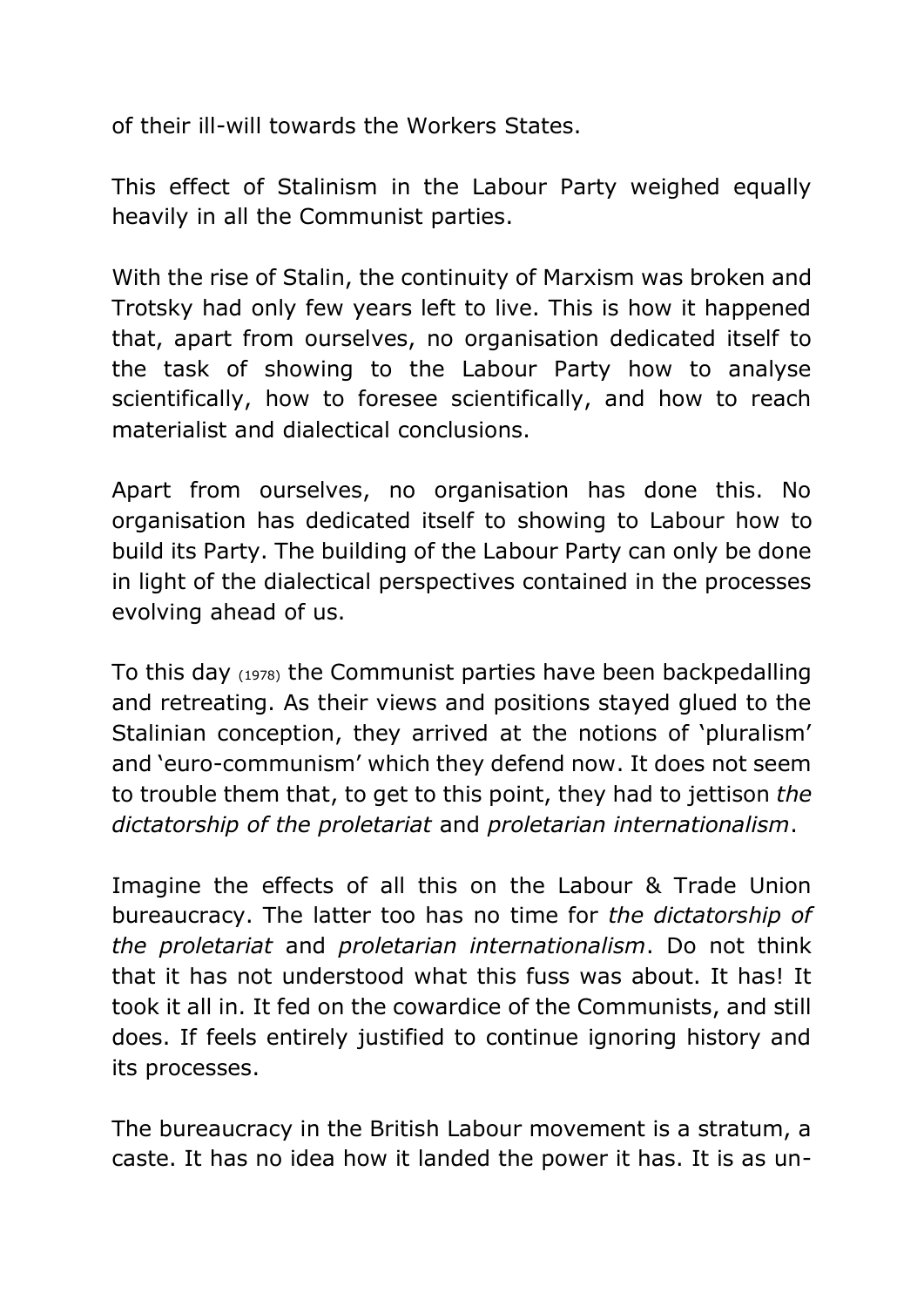knowing about the causes for its pre-eminence as about the conditions that made it possible.

As far as the bureaucracy is concerned, Britain is an economic bastion where Socialism will be centuries in the coming. One little new step each century, that should do it.

The only thing bureaucracy knows is that the country needs administering. And who needs social transformation? Social transformation is not needed, surely, since not even the Communists speak of it.

#### **From Labour - to Communism …**

Communism is the logical destination of the process of history. We do not reach this conclusion from our strong desire, although our desire is strong. We have simply observed that the moving process of history goes to Communism. The development of the economy and of its centralisation demands the complete utilisation of science and technology. In capitalism, science and technology suffocate.

If you were to put science and technology at the service of human intelligence, all the present economic and human problems would be solved in five years. Five years would be enough to eradicate hunger. Well used, the energy of the atom can breathe life into everything, and stop all the killing right. Who does not agree that this is possible and that it must be done? Capitalism. Only capitalism does not agree with this. Atomic knowledge does not deliver death. Capitalism does.

The necessity of Communism is called forth by relations that are already in place. These relations are already binding together the economy, science, technology and human intelligence. Communism is needed by life and the human need to live - a human need that capitalism cannot satisfy. These relations are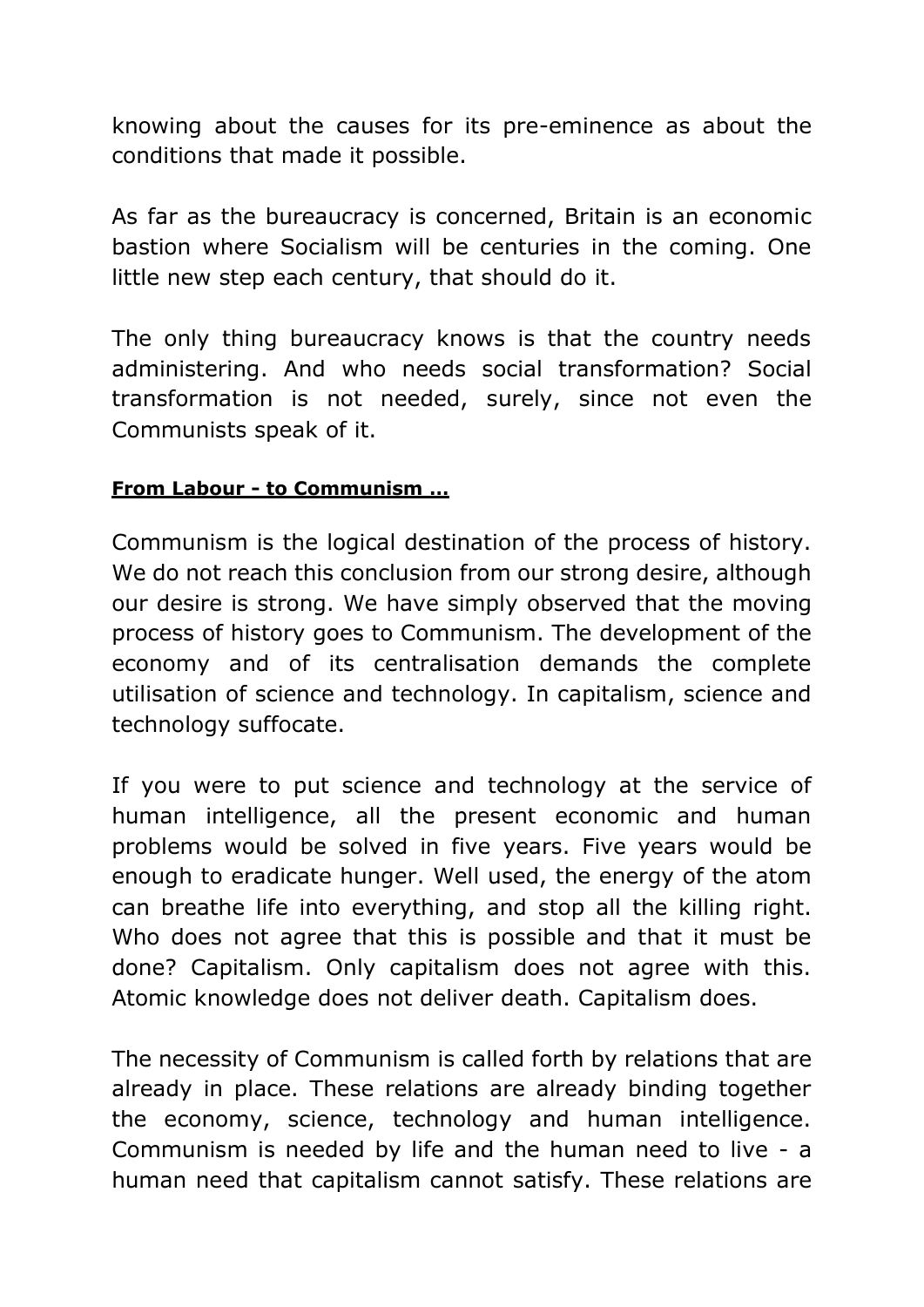objective and irrevocable. Nobody can give orders to history. Nobody can choose their own brand of Communism either. There is no Communism 'à la carte'.

On the road to social transformation, various leaderships adopt different methods. They can proceed in a variety of ways, but what they cannot do is change the destination of the road. Because the destination is Communism, the varying programmes from the varying leaders in the world end up looking similar. Their tactics can vary; but not all that much, because tactics can never stray very far from the goals in the programmes.

The notion of 'euro-communism' responds to hopes that are timid, fearful and bureaucratically-interested. Such hopes can only arise amongst Communists because of a lack of sufficient research and development in the field of communist ideas. Amongst Communists, the persistence of hopes lacking so much in objectivity indicates a lack of proper investigation.

## **The problem of a lack of leadership is not specific to Britain:**

The Argentinian Communist Party sits back and waits for Videla<sup>13</sup> to implement democracy. A few years ago, as Echeverria<sup>14</sup> was returning from a tour of the USSR and China, the Mexican Communist Party called "for the overthrow of fascist Echeverria". This was practically on the same day when Echeverria said: "If China and the USSR unite, we will resolve all the problems in Mexico". He was suggesting that this unification, in being revolutionary, would help Mexico to bring down capitalism. For the Mexican Communists, however, Echeverria was a fascist.

In conditions where the Communists are so limited, it is no

<sup>-</sup><sup>13</sup> **Jorge Videla** (1925-2013), leader of the coup in Argentina against Isabel Martinez-de Perón. His murderous military dictatorship lasted 1976-1981.

<sup>14</sup> **Luis Echevarria** (Born in 1922). President Mexico 1970-1976.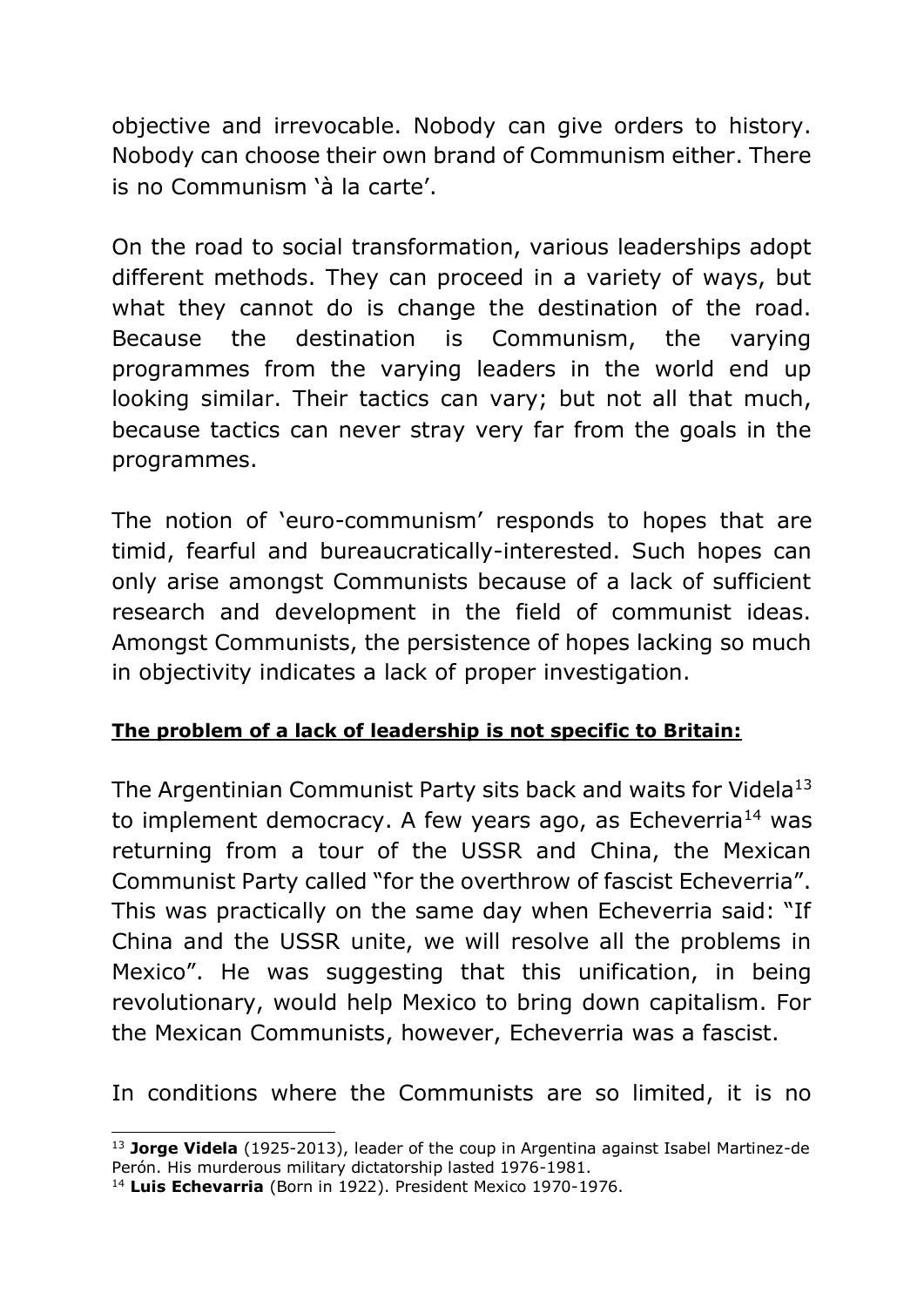surprise to find a sturdy layer of labour bureaucracy in North America and in Britain. But it is not as if that bureaucracy had been fighting for its corner and grown strong from its victories. No such thing! It is a layer that was just left in place. It drew its strength and nourishment from the Communists not challenging capitalism, not presenting any anti-capitalist programme, not having any socialist policies. The Communists' abandonment of Communism reduced to trickles the spread of dialectical ideas and analytical currents. This greatly sustained the workers' bureaucracies up to now.

Mind that we are not saying that the limitations of the Communist parties make the Labour bureaucracy inevitable or eternal. We are not saying this! What we say is that the present situation (1978) is utterly transitory.

## **The power of the Labour apparatus is transitory:**

The task for the left in Britain is to help create a current in the Labour Party: A current that thinks dialectically. A current keenly interested in generalising the feeling of ability and confidence which comes with handling objective ideas and the dialectical method.

The power of the bureaucracy in the Labour Party and the Trade Unions cannot exist for ever. It has always been subject to pressures, particularly those coming from the world relations of forces.

The recent Miners' strike<sup>15</sup> in the United States is more important even than the victory which it obtained. There is a combative tradition in the US miners. Only, they were 720,000 in 1936 and now they are 200,000 (1978). They retained their fighting spirit however, and won their main demand: The right to strike

<sup>-</sup><sup>15</sup> The Bituminous Coal Strike in the United States, from Dec 1977 to March 1978.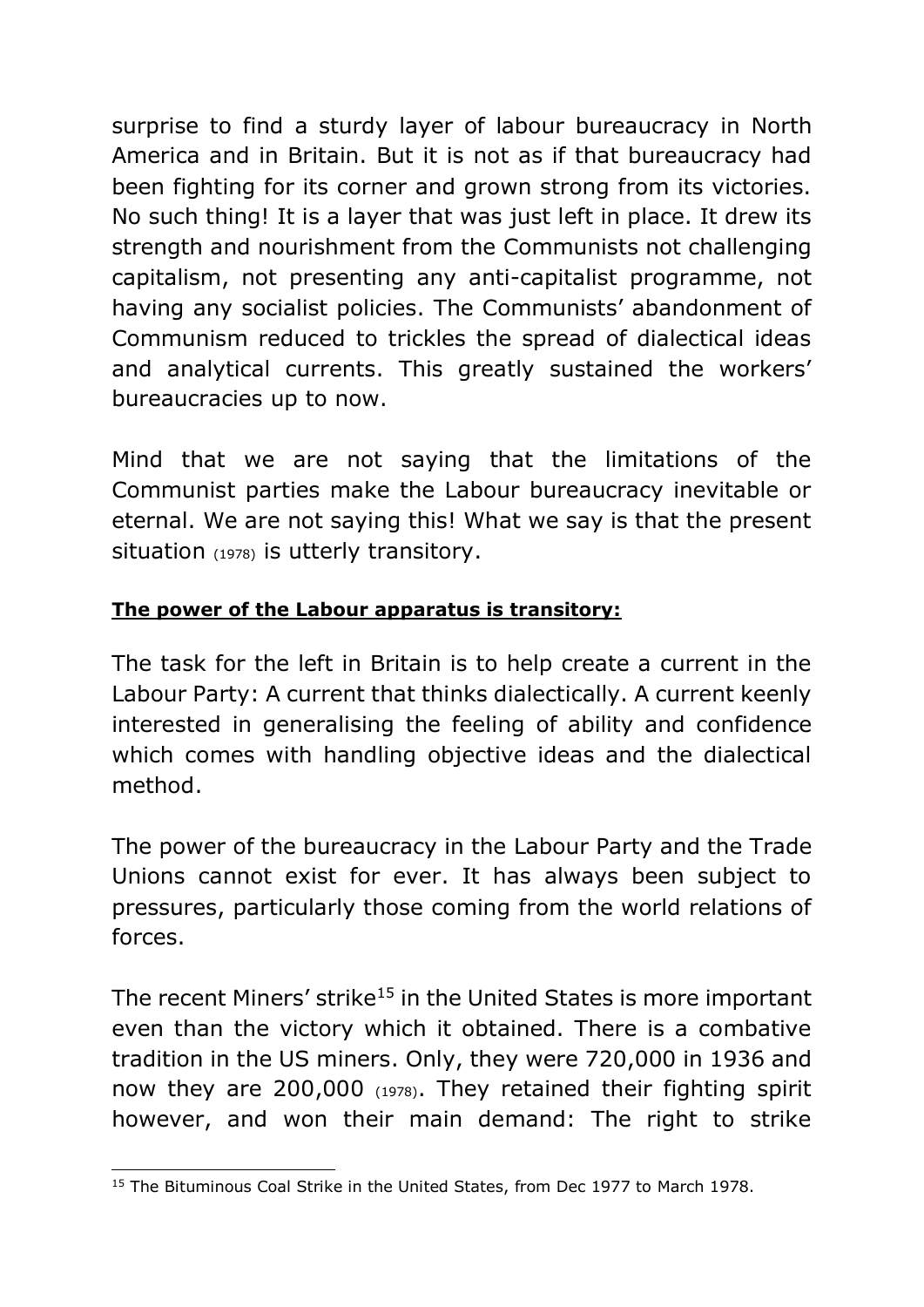without repression.

These Miners won also the right to be hospitalised at the employers' expenses, the right to medical attention, and other rights when on strike. Three times the Union leaders called the workers back to work, and three times they were ignored. Carter<sup>16</sup> himself ordered: "Back to work!" and nothing happened. Carter did not dare use the full force of the '90-days strike suspension' law. He decided on 9 days instead, fearing the reaction of the North American people.

North American and British imperialism are not omnipotent. They don't do everything they like. You measure the way they become decrepit and weak in their lack of resolve and competence. They can no longer go about the world, give orders and simply impose themselves.

The same process affects the bureaucratic layers in the Labour Party and Trade Unions. The world perspectives do not favour their continuation. Clueless about dialectical thinking, they deprive themselves of the means to groom their new layers of bureaucrats. This lessens their ability to shut out the revolutionary ideas. As time passes, these bureaucratic layers become less fit to hold on to the power of capitalism, which is the only power they have.

The world relations of forces pull in a direction opposed to that of their power. The Soviet leaders who decide to intervene in Mozambique, Angola, Ethiopia and Vietnam are reversing the policy of 'pacific coexistence' with capitalism. Although this change comes from the Soviet leaders, it comes in reality from the Soviet economy. This is so because, in order to advance, the Soviet economy must liquidate capitalism. If not, it enters a crisis.

<sup>-</sup><sup>16</sup> Jimmy Carter (Born 1924), President of the United Sates 1977-1981.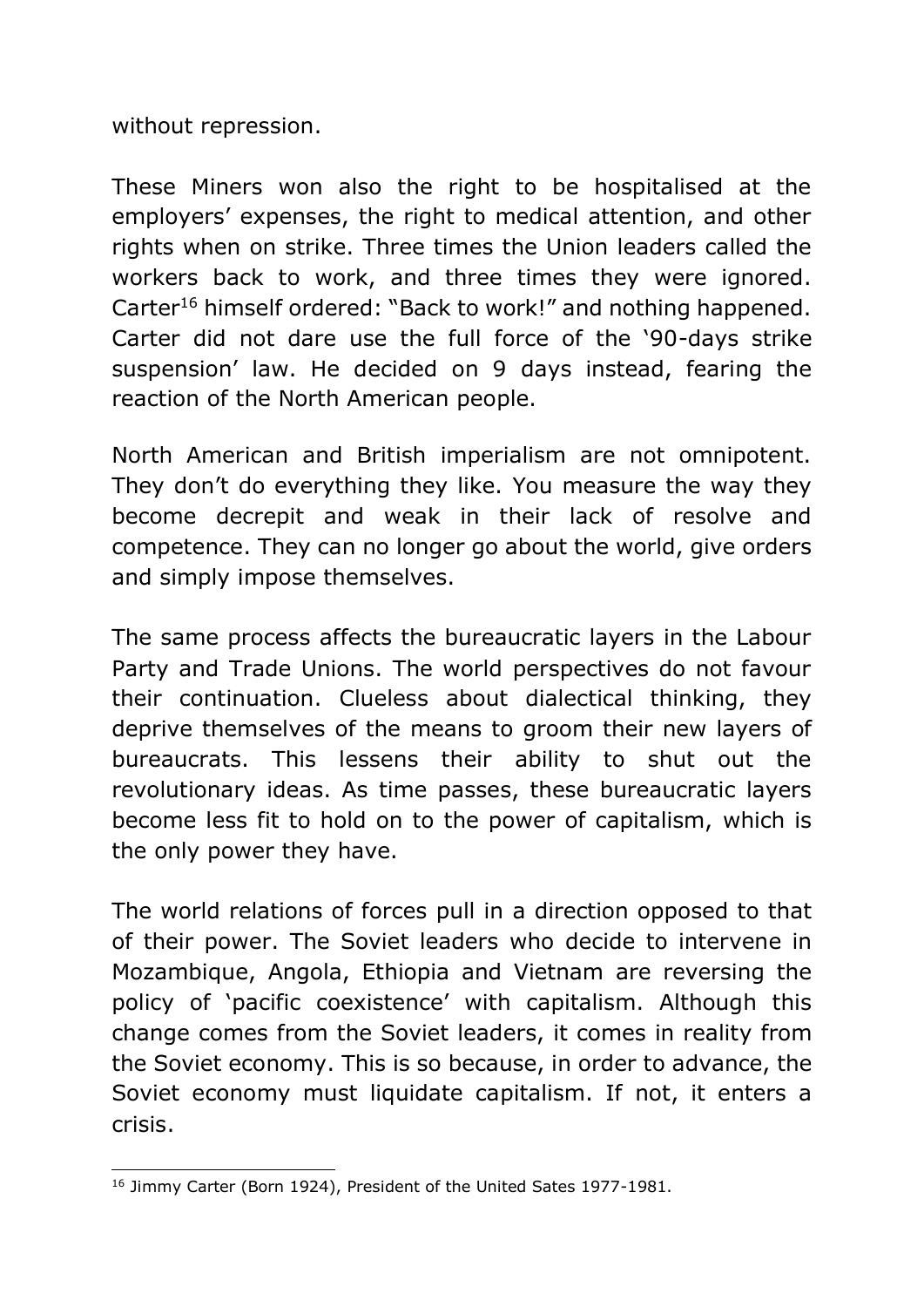We hear a lot these days of 'dissidents<sup>'17</sup> in the USSR and the Eastern European Workers States. These people come from the bureaucratic layer that has just been removed due to the change in Soviet policies<sup>18</sup>. The 'dissidents' are the former allies of the present Soviet leaders. The progress of the Soviet Union is casting them aside.

When coexistence with capitalism was official Soviet policy, the function of the Workers State was stifled and mutilated. But to exist at all, the Soviet economy must expand and extend in the world. Per force this clashes with the capitalist system! This is the principle that will eventually liquidate not only the bureaucracy in the Workers States, but that in the Labour Party too, and in the Trade Unions.

## **Social transformation will roll over the apparatus:**

In the apparatus of the Labour Party, they do not discuss the objective experiences of history. But history is the most compelling teacher of its own experiences. The Labour and Trade Unions' apparatuses do not learn from history, but the masses of Africa do! As soon as the masses of Africa broke out of slavery, they moved in the direction of the Workers States. Mugabe does not represent the Workers State, but he represents a very elevated nationalism which can only be fulfilled by going the same way as Angola, Mozambique and Ethiopia.

Such are the events that sap at the power of the bureaucracy. Any major upheaval in the world is bound to shatter Britain more than it already is, demanding dialectical thinking. The

 $\overline{a}$ 

<sup>17</sup> This refers to a layer of **dissidents** from the Workers State and Communism.

Alexander Solzhenitsyn, Andrei Sakharov were amongst those. In the Moscow Helsinki Group, there was Yuri Orlov. There were other such groups in 1978.

<sup>&</sup>lt;sup>18</sup> In 1977, the New Soviet Constitution declared that the USSR would support all the Movements for National Liberation. This basic departure from *Socialism in One Country* led to the 'dissidence' of former Soviet leaders. Editorial.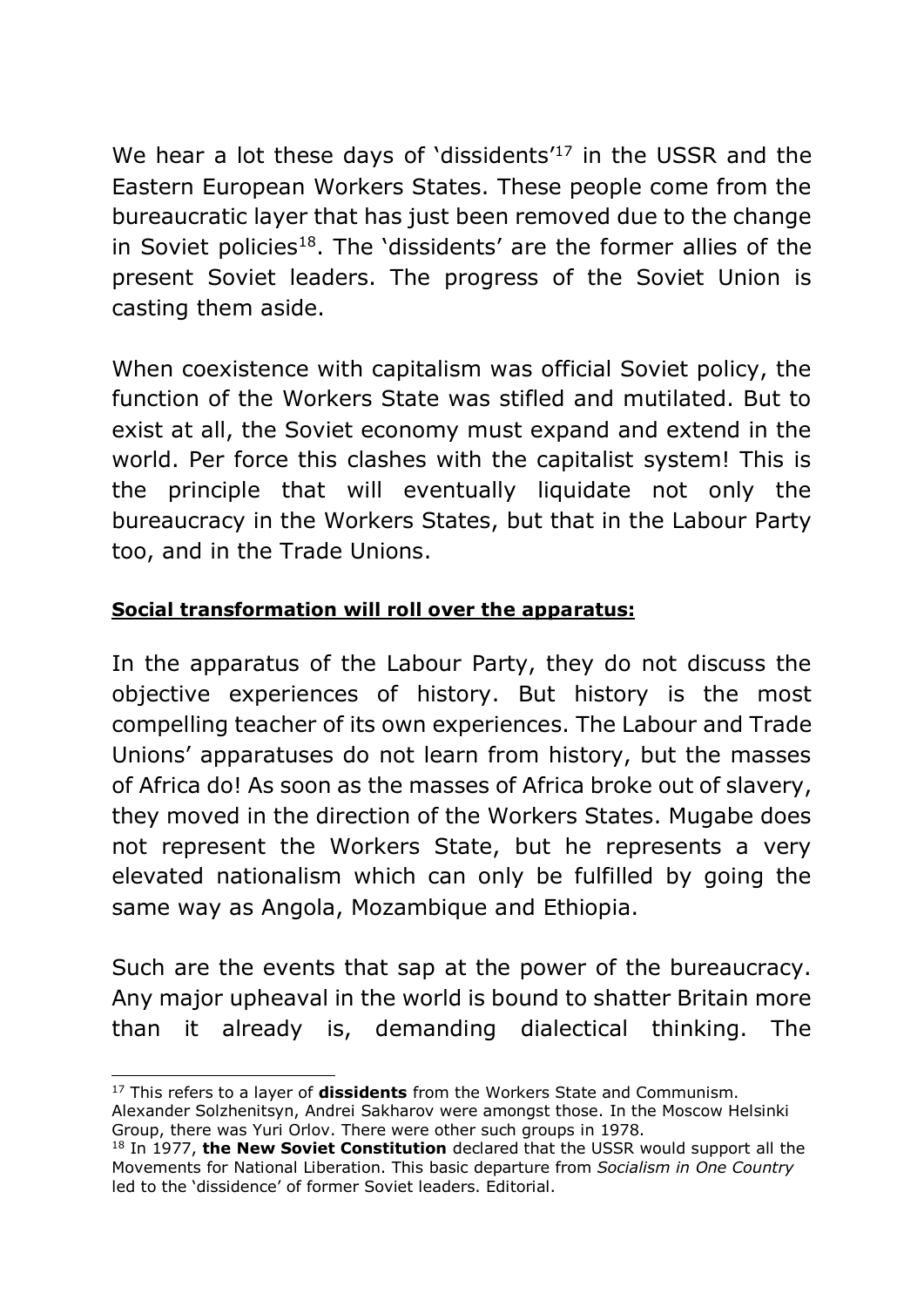bureaucratic Labour leaders have no programme or policies because they have no aim beyond the world as it exists. In their view, the world as it exists is British capitalism, US capitalism, French capitalism and German capitalism. As for the 'socialist countries', well, they just happen to be there, you know.

## **Empiricism prevented the organisation of Labour currents:**

Amongst the top Labour leaders as they have existed up to now, not one has written an objective line on the economy, on art, or even on football. They are the simple coordinators of the capitalist system. They are its administrators. They find strength in the apparatus – but the apparatus disintegrates. The arrogance of the apparatus is still 'in your face', but it is rotting inside. The day will come when the whole pack will fall.

There is no future for those who defend the Labour apparatus. They have the power of the machine, but they have nothing besides. They never had any dialectical and rational Party political life. They felt untouchable up until the end of Khrushchev<sup>19</sup>. That period in the USSR gave them strength. Now, they have little to cling to.

In the bureaucratic apparatus, power is not driven by intelligence. It is driven by people constantly measuring the relative strength of capitalism against the malleability of the Communist, Socialist and Trade Union leaderships.

From malleable Communist, Socialist and Trade Unions leaderships, the Labour Party never learnt more than its own method of empiricism. This was aggravated by the most empirical policy imaginable, that of Stalin, with its purges, acts of violence, coups and assassinations against the anti-capitalist

<sup>-</sup><sup>19</sup> **Nikita Khrushchev** (1894-1971), led the USSR 1958-1963. "*Khrushchev continued the Stalinian policy of conciliation with world capitalism, and the Labour bureaucracy based itself upon this*", J Posadas, in an addendum to this text.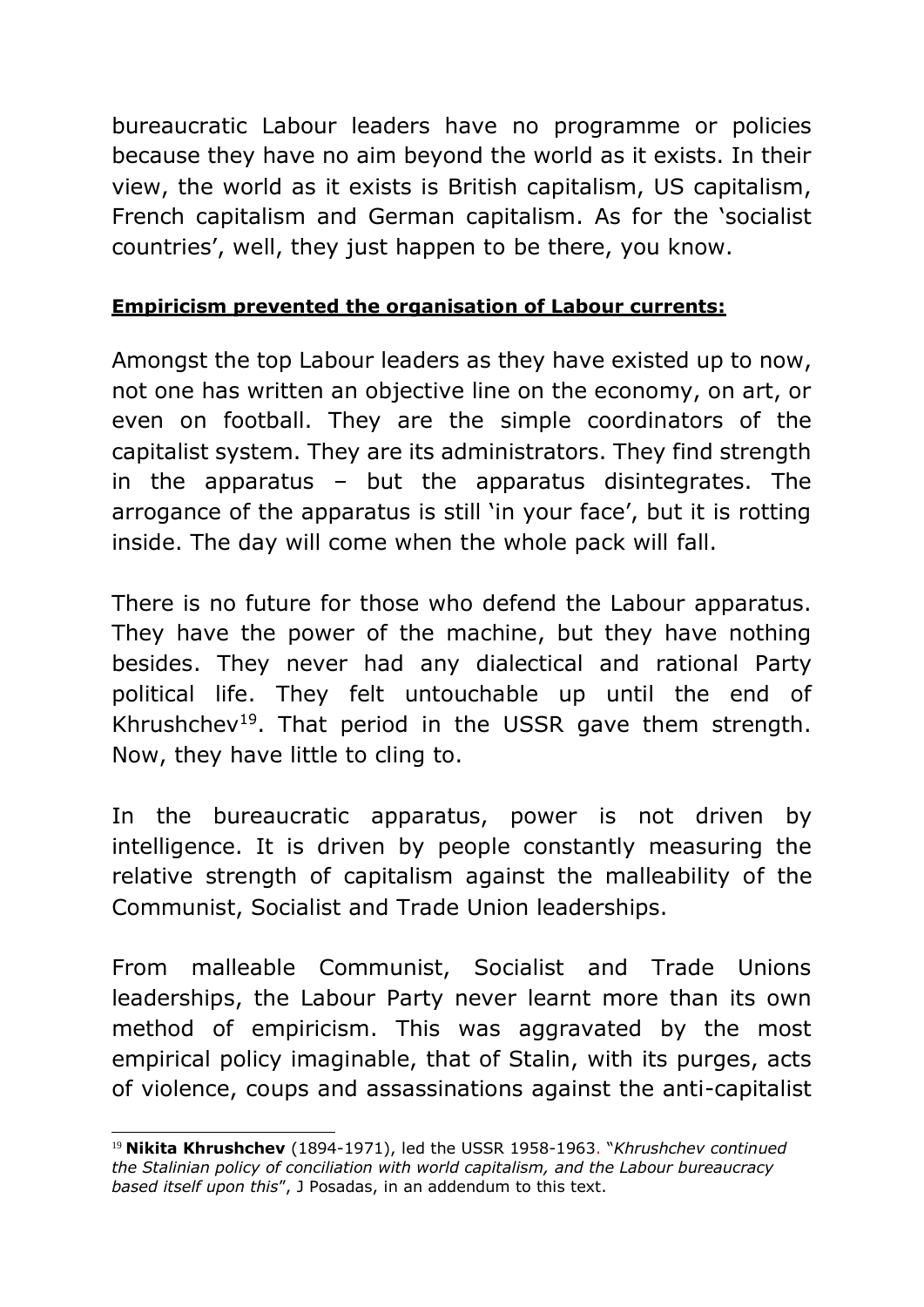vanguard of the world.

The empiricism that characterises the Labour Party was unnecessarily boosted by the empiricism of Stalin's policies. It is true that the Labour leaders were master empiricists already, but Stalinism lent them yet more clout against the formation of proletarian currents and tendencies in the Labour Party. In the process that calls for the transformation of the Labour Party, this has been a most specific and fundamental obstacle. It has contributed to preventing the rise of dialectical thinking and discussing in the Labour Party.

#### **Build a Labour left no longer dependent on leaders:**

The British Communist Party (CPB) says nothing about the monarchy in its programme. This failure too has contributed to the power of the Labour bureaucracy. In Britain, the monarch plays no part in the intelligent organisation of the country. Capitalism clings to this institution because it knows, and fears, that upheavals and transformations are coming, and that ideas and thoughts are going to be transformed too.

Any challenge to the monarchy is going to trigger calls for a Republic as part of a quick transition towards socialist transformation. It is the fear of this reality that keeps the queen nailed where she is. And this, with the help of the Communist Party of Britain, CPB. The first line of the CPB's programme should read: "*Down with the monarchy*!" and "*For a Democratic and Socialist Republic*". The Communists must at least call for a 'Democratic Republic'! All they offer is a democratic queen!

It is not rare for Labour leaders to speak of nationalisations. They can talk well about it, and yet nothing happens. If you remind them, they say: "Ah yeah, nationalisation. Let's see, please wait". If you come back again, they say: "Let's see, yes, very good what you say. I am a bit busy just now". Such Labour